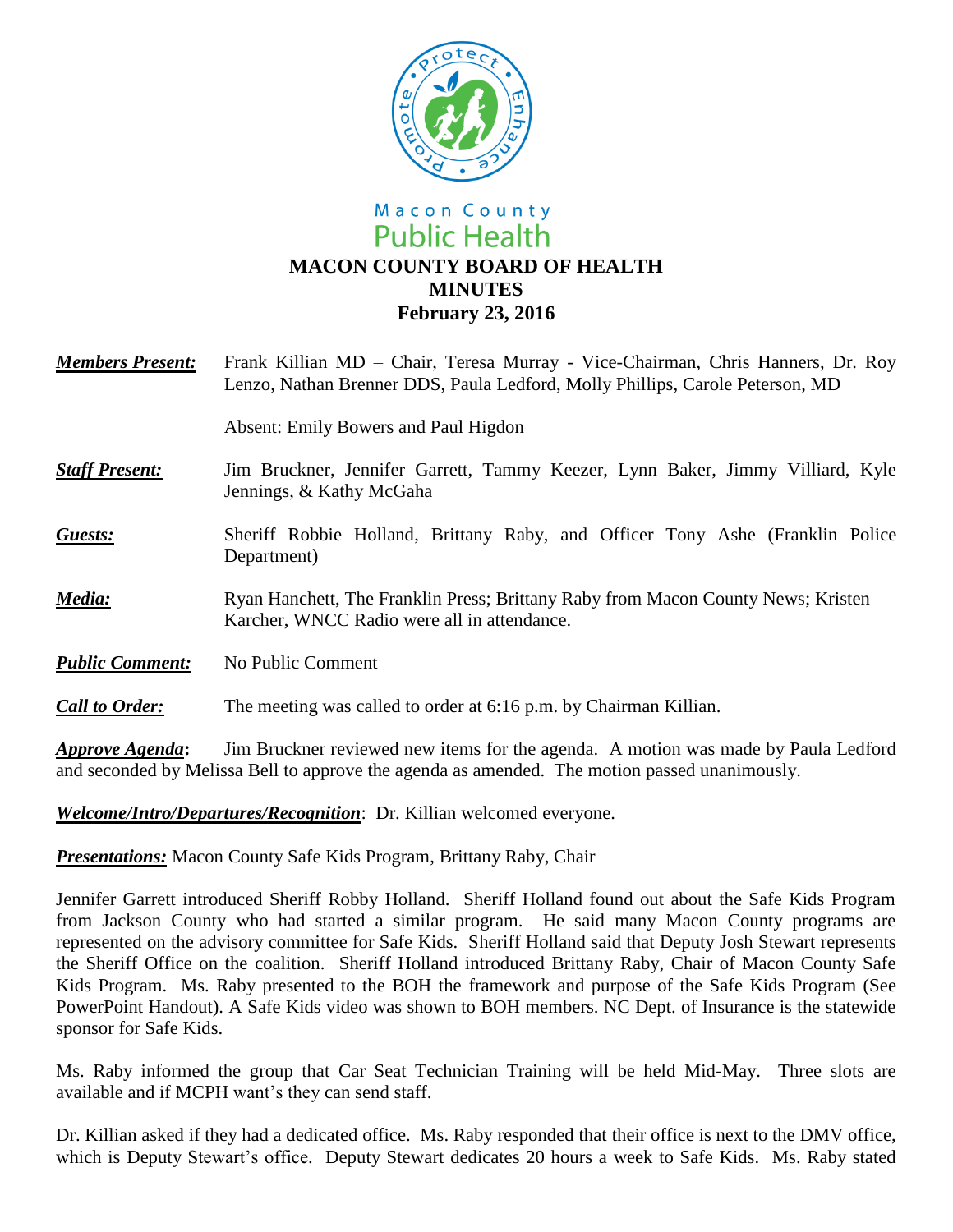that Health Departments are the lead sponsor for many of the county Safe Kids Coalition activities. Ms. Phillips asked if the Health Department was asked to be the lead agency for the county Safe Kids Program. Mr. Bruckner said he was not asked to be the lead agency, but was asked to be a partner and if the health department could provide funding he said he thought \$2,000 toward coalition activities.

Molly Phillips asks how the health department is engaged in the coalition. Ms. Garrett said she represents and connects the health department to this coalition's activities. Ms. Garrett said she was currently involved in strategic planning activities.

Ms. Raby said there was a Buckle Up Baby event scheduled April 9<sup>th</sup>, 11 am to 2 pm at the Fun Factory. The coalition schedules different events in response to issues that are a priority for our community. Mr. Hanners asked how the BOH could support the coalition activities. Ms. Raby said, there is a need to finance car seats and that the health department can also get staff trained so that the health department could become a car seat check location.

Ms. Garrett discussed how the Child Fatality Task Force has supplied state and local data for preventative injury during Safe Kids strategic planning process. The two groups have agreed that if Child Fatality Task Force recognizes a pattern with preventable injuries then partner with Safe Kids to get programs or trainings for the community.

Molly Phillips asked if the coalition was a 501 (c) (3). Ms. Raby stated yes they were. They raise funds for the expenses they have.

Ms. Raby said that Safe Kids provides liability insurance for the agencies that have certified car seat technicians. Ms. Ledford asked about car seat check points. Ms. Raby said the public initiates contact with these check points. Sheriff Holland recommended that checkpoints use a voucher system to buy car seats. Many of the car seats are just out of date according to Officer Ashe.

Ms. Raby also recommended that the health department reach out to the Hispanic Community through the WIC program.

Dr. Killian thanked Sheriff Holland, Officer Ashe, and Ms. Raby for presenting tonight.

*Approve Minutes of Previous Meeting:* Dr. Killian asked BOH members to review the last meeting's minutes. Dr. Brenner and Dr. Lenzo need to be added as present at the last BOH meeting. A motion was made by Dr. Peterson and seconded by Ms. Phillips to approve the minutes as amended of the January meeting as submitted. The motion passed unanimously.

## **Old Business**

*Item A:* Update on Animal Services – Jimmy Villiard gave the BOH an update about the Joint Adoption Day with Appalachian Animal Rescue Center on Jan.  $13<sup>th</sup>$  and launching the microchipping service. Jimmy provided a handout with numbers of services provided by animal services. He discussed his meeting with Appalachian Animal Rescue Center board members. They are collaborating on pet rescue activities. 33 animals were transferred to no-kill shelters/rescue centers in February from Animal Services so far. Rescue Shelters provide criteria for what type of animals they are willing to accept. Jim stated that complaints have decreased significantly. Dr. Lenzo stated that he is pleased with how things are going at Animal Services.

*Item B*: Budget Meeting Update – Mr. Bruckner stated that Mr. Hanners, Ms. Phillips, and Ms. Murray attended a budget meeting with Mr. Bruckner and finance staff. He stated that there was conversation about a BOH retreat to discuss the budget process and BOH role with budget. Mr. Hanners stated that the budget is a complicated process.